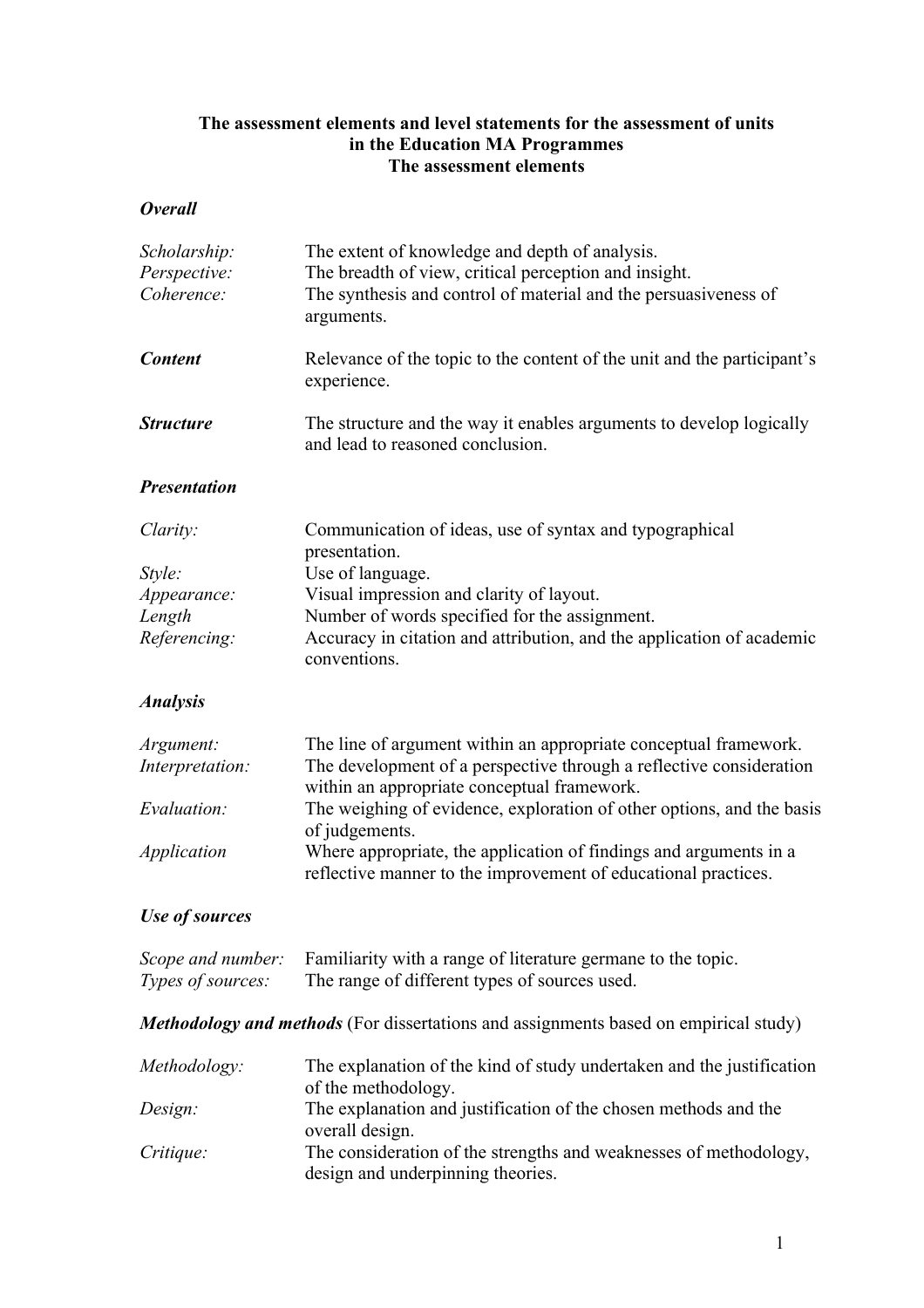## **The assessment elements and level statements for the assessment of units in the Education MA Programmes The level statements**

The level statements given below are illustrative rather than absolute requirements. They reflect the assessment elements.

## *70% -100% (Distinction):*

*Overall.* The assignment shows extensive knowledge and considerable depth of analysis. It clearly demonstrates breadth of view and shows significant insight. Material is controlled well and is synthesised effectively and creatively. Arguments are sound and persuasive. Shows originality.

**Content.** The topic identified is clearly and directly relevant to the content of the module and the participant's experience. An appropriate and well grounded conceptual framework is securely established. A sophisticated discussion takes place within the conceptual framework and, in the better assignments, the discussion develops the framework.

*Structure*. The assignment is well structured so that arguments develop logically and lead to a well-reasoned and original conclusion.

*Presentation.* Ideas are communicated exceptionally clearly. Appropriate syntax is consistently used. There are very few if any typographical errors. The writing is fluent and succinct which together with the prudent use of language gives scholarly style. The length of the assignment is acceptable. The visual presentation is of a high standard and the layout is clear. Referencing is accurate in citation and attribution. There is consistent application of academic conventions.

*Analysis.* The assignment develops a well-reasoned line of argument and a perspective clearly develops through significant reflective consideration. Evidence is thoughtfully marshalled and weighed, a wide range of other options is explored, and judgements are soundly based on critical appraisal. Where appropriate, findings and arguments are applied reflectively and with considerable insight and explicit evidence is presented that shows improvement of educational practices.

*Use of sources.* The assignment clearly demonstrates considerable familiarity with and uses a wide range of literature germane to the topic.

*Methodology and methods*. For dissertations and assignments based on empirical study, it is clear what kind of study was undertaken. The methodology is fully justified. There is a thorough explanation and justification of the chosen methods. There is a full consideration of the strengths and weaknesses of the methodology, design and underpinning theories.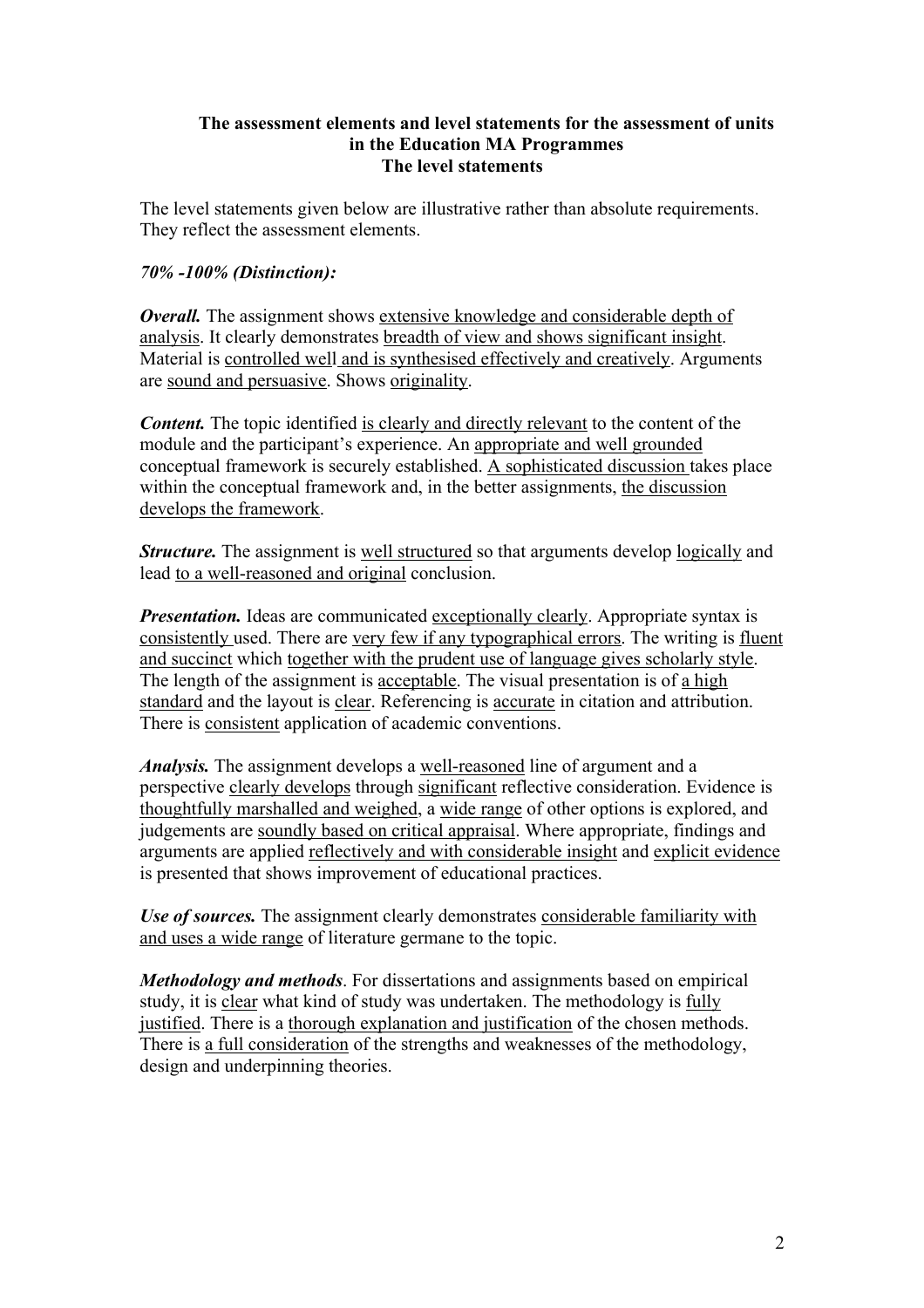#### *60% - 69% (Merit):*

*Overall.* The assignment shows a broad knowledge and considerable depth of analysis. It clearly demonstrates breadth of view and shows considerable insight. Material is synthesised effectively and controlled well. Arguments are sound.

*Content.* The topic identified is relevant to the content of the unit and the participant's experience. An appropriate and well-grounded conceptual framework is established. A thoughtful discussion takes place within the conceptual framework.

*Structure*. The assignment is well structured so that arguments develop logically and lead to a well-reasoned conclusion.

*Presentation.* Ideas are communicated clearly. Appropriate syntax is consistently used. There are very few typographical errors. The writing is fluent and succinct and has a scholarly style. The length of the assignment is acceptable. The visual presentation is of a high standard and the layout is clear. Referencing is accurate in citation and attribution. There is consistent application of academic conventions.

*Analysis.* The assignment develops a well-reasoned line of argument and a perspective clearly develops through substantial reflective consideration. Evidence is thoughtfully marshalled and weighed, a range of other options is explored, and judgements are based on critical appraisal. Where appropriate, findings and arguments are applied reflectively and with some insight and there is evidence showing improvement of educational practices.

*Use of sources.* The assignment demonstrates familiarity with and uses a wide range of literature germane to the topic.

*Methodology and methods*. For dissertations and assignments based on empirical study, it is clear what kind of study was undertaken. The methodology is welljustified. There is a sound explanation and justification of the chosen methods. There is a wide-ranging consideration of the strengths and weaknesses of the methodology, design and underpinning theories.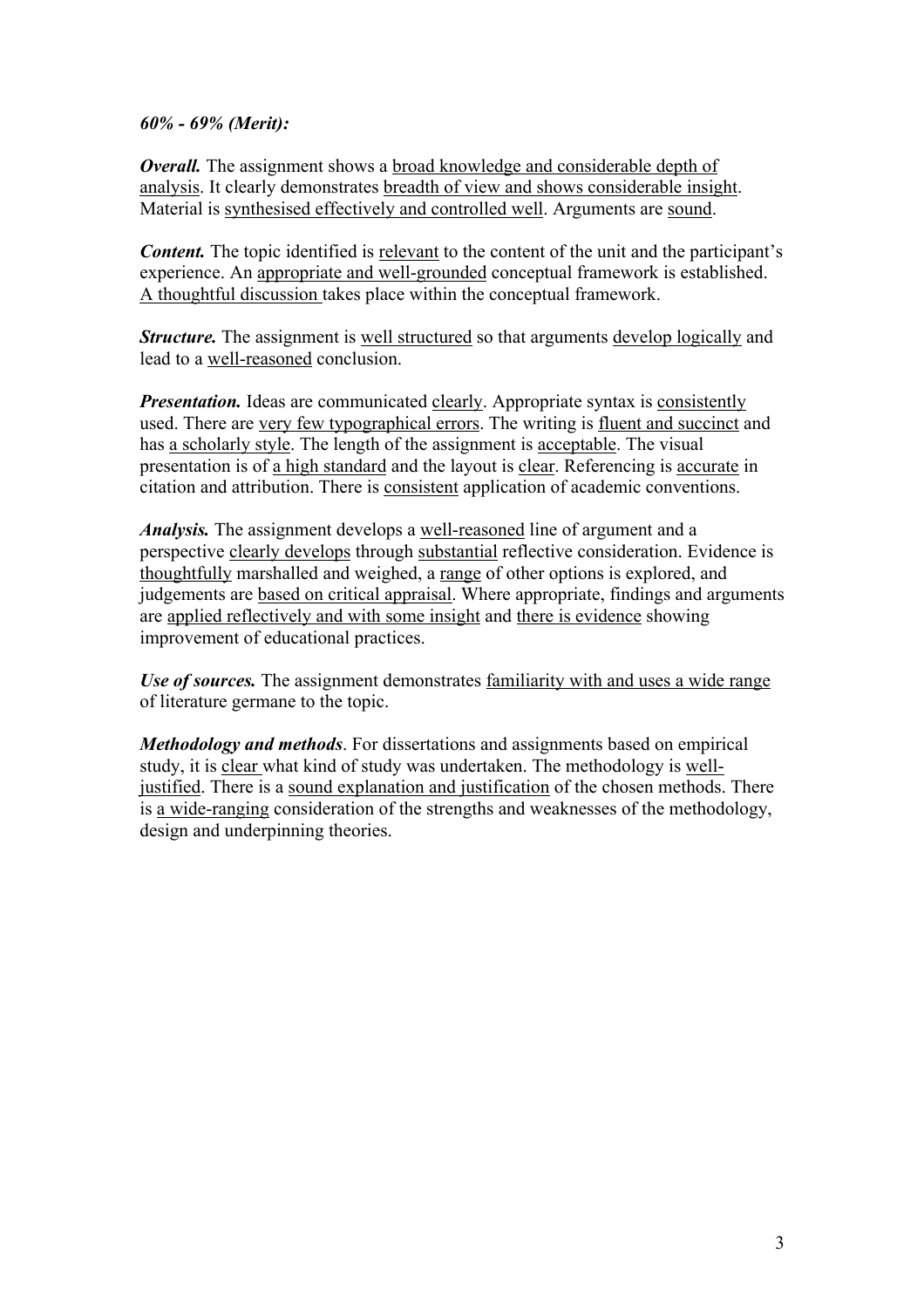*50% - 59% (Good Pass):*

*Overall.* The assignment shows knowledge and a depth of analysis. It demonstrates a breadth of view and shows insight. Material is controlled well. Arguments are sound.

*Content.* The topic identified is relevant to the content of the unit and the participant's experience. An appropriate conceptual framework is established that is adequately grounded. A discussion takes place within the conceptual framework.

*Structure.* The assignment is adequately structured and arguments develop logically and lead to a reasoned conclusion.

*Presentation.* Ideas are communicated clearly. Appropriate syntax is generally consistently used with very few typographical errors. There are only a small number of typographical errors. The writing is fluent and succinct and generally has an appropriately scholarly style. The length of the assignment is acceptable. The visual presentation is of good standard and the layout is clear. Referencing is accurate in citation and attribution. There is consistent application of academic conventions.

*Analysis.* The assignment develops a well-reasoned line of argument and a perspective develops through sufficient reflective consideration. Evidence is thoughtfully marshalled and weighed, some other options are explored, and judgements are based on critical appraisal. Where appropriate, findings and arguments are applied reflectively and there is evidence showing improvement of educational practices.

*Use of sources.* The assignment demonstrates familiarity with and uses a range of literature germane to the topic.

*Methodology and methods*. For dissertations and assignments based on empirical study, it is clear what kind of study was undertaken. The methodology is adequately justified. The chosen methods are adequately explained and justified. There is a sound consideration of the strengths and weaknesses of the methodology, design and underpinning theories.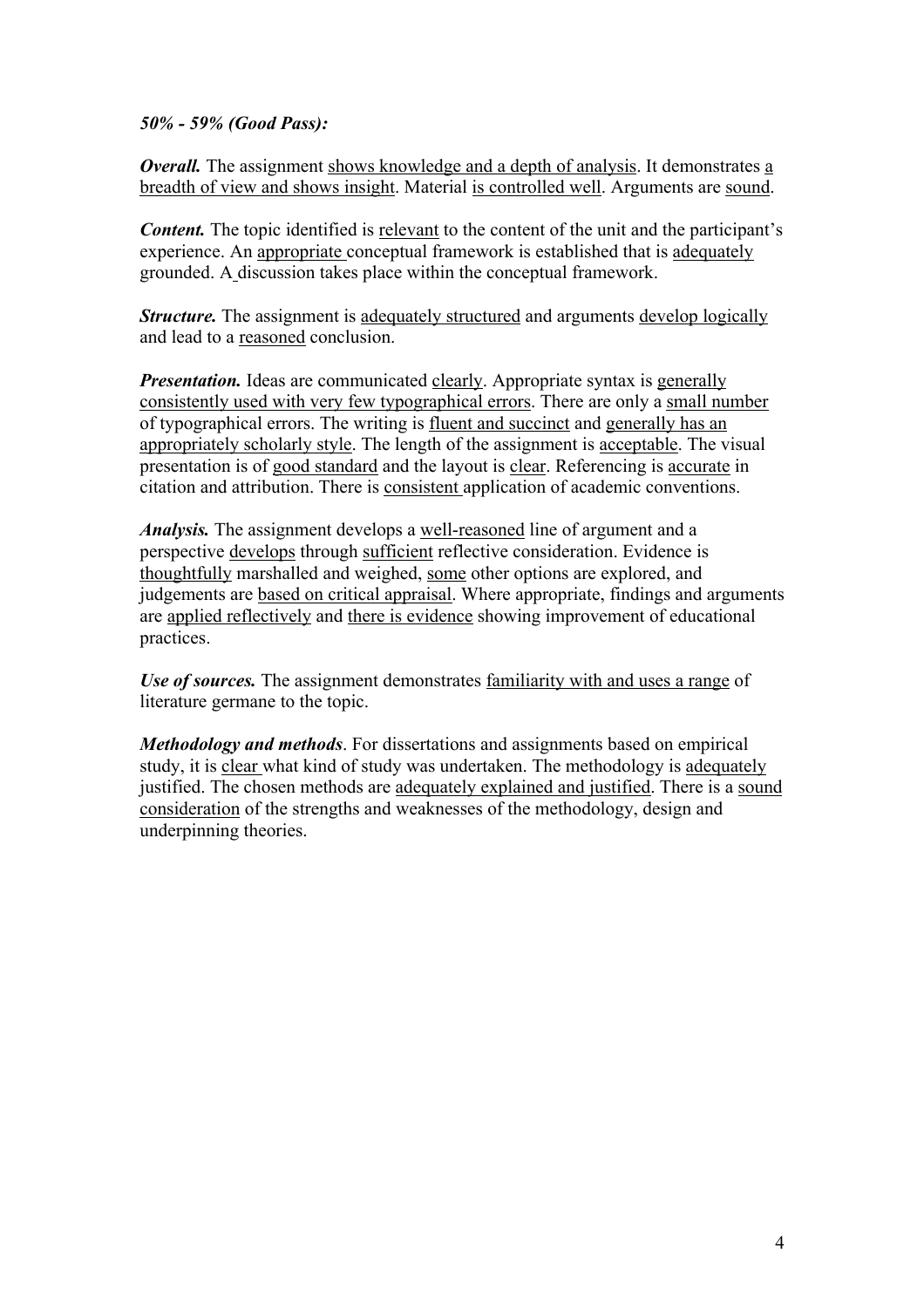## *40% - 49% (Pass):*

*Overall.* The assignment displays sufficient knowledge and an adequate depth of analysis. It shows sufficient breadth of view and insight. Material is generally controlled adequately. Arguments are generally sound.

*Content.* The topic identified is relevant to the content of the module and to the participant's experience. A conceptual framework is established that is in the main adequately grounded. The discussion draws upon the conceptual framework.

*Structure.* The assignment is generally soundly structured. Arguments develop and there is an appropriate conclusion.

*Presentation.* Generally, ideas are communicated clearly. Appropriate syntax is generally used. There are some typographical errors but not a significant number. The writing is generally fluent and succinct and the style is appropriate. The length of the assignment is acceptable. The visual presentation is adequate. The layout is sufficiently clear. Referencing is generally accurate in citation and attribution. Application of academic conventions is generally consistent.

*Analysis.* The assignment develops an adequately reasoned line of argument and a perspective develops through some reflective consideration. Evidence is marshalled and weighed with some thought, and some other options are explored, and judgements are generally based on critical appraisal. Where appropriate, findings and arguments are applied reflectively to the improvement of educational practices.

*Use of sources.* The assignment demonstrates sufficient familiarity with and uses of a range of literature germane to the topic.

*Methodology and methods*. For dissertations and assignments based on empirical study, it is more or less clear what kind of study was undertaken. The methodology is adequately justified. The chosen methods are explained and justified. The strengths and weaknesses of the methodology, design and underpinning theories are adequately considered.